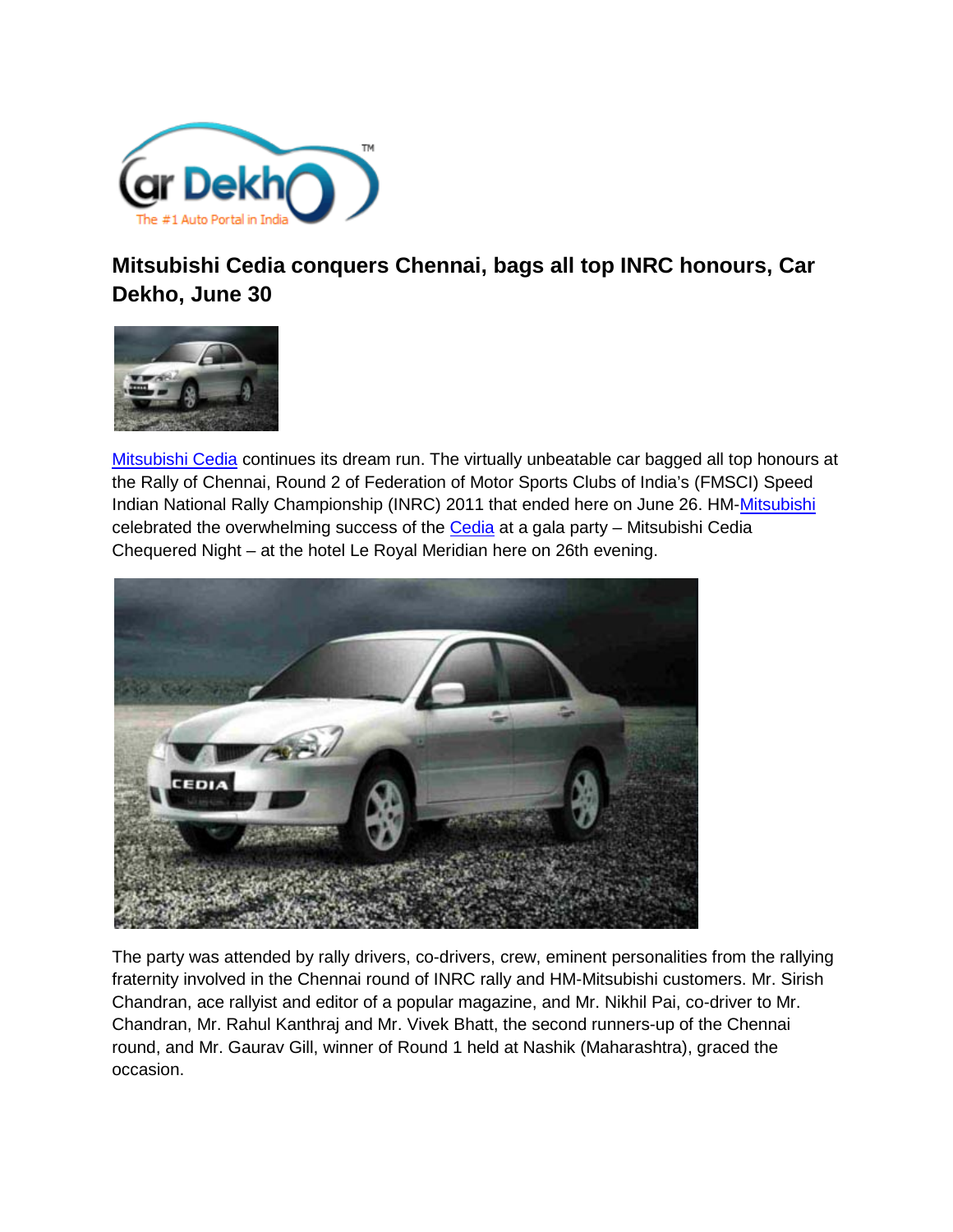

Speaking on the occasion, Mr. Yoshiaki Wada, Head - Marketing and Channel Development, HM-Mitsubishi Motors, said, "We are really proud that the Cedia has once again lived up to expectations and has proved to be the undisputed leader in the rally circuit. This evening is meant not only to celebrate the Cedia's success but also to pay our tribute to rally drivers who have always kept their faith in the car. We are also thankful to our customers for their unstinted support."